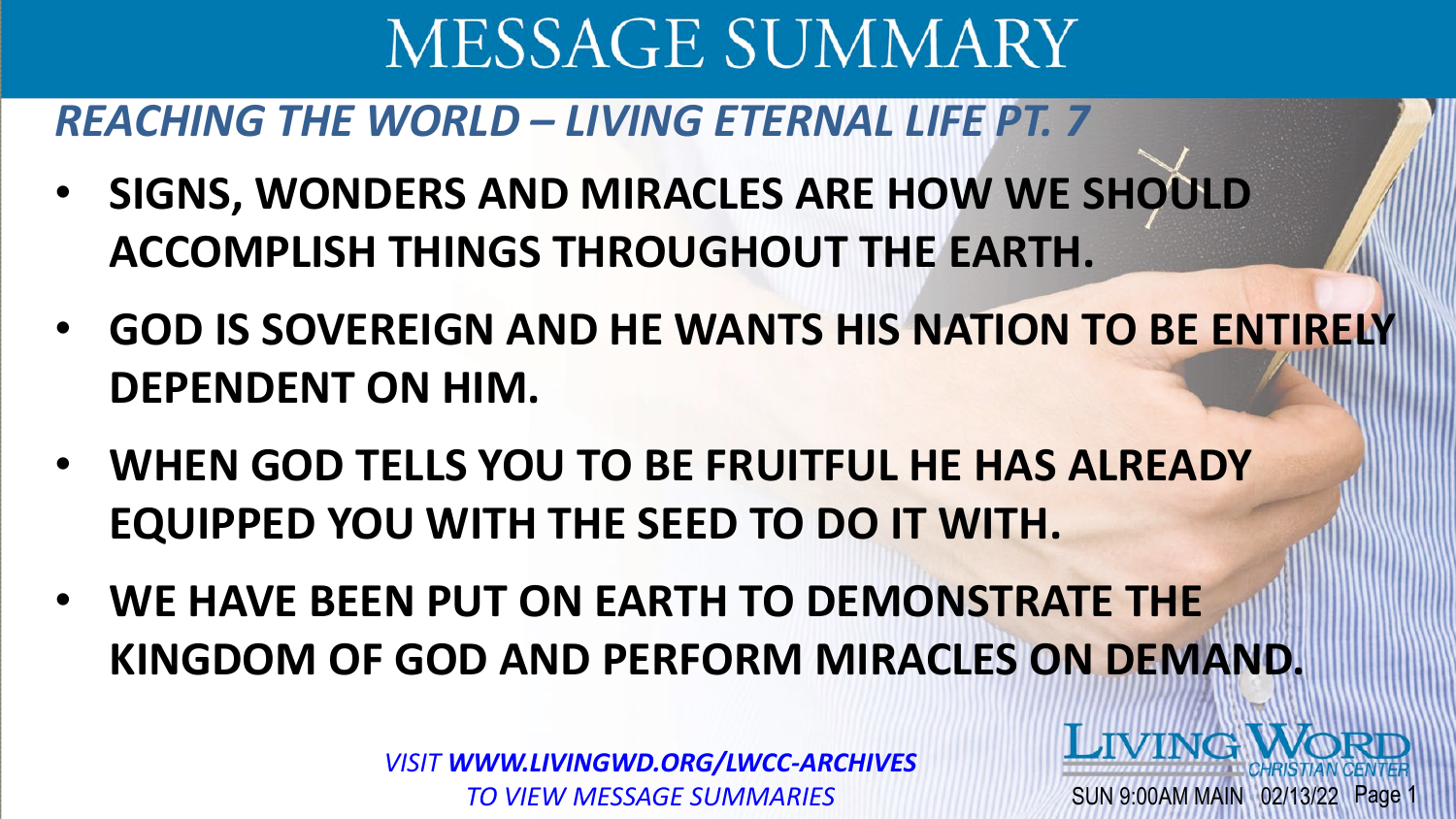### *REACHING THE WORLD – LIVING ETERNAL LIFE PT. 7*

- **YOU CAN'T THINK NATURAL THOUGHTS AND HAVE SUPERNATURAL POWER. AS A MAN THINKS, SO IS HE.**
- **THERE IS ALWAYS A CONSEQUENCE FOR DISOBEDIENCE IN THE KINGDOM OF GOD.**
- **AS A BELIEVER, YOU HAVE A HIGHER CITIZENSHIP THAN THIS EARTH. YOU ARE A KINGDOM CITIZEN. YOUR FIRST PRIORITY IS THE KINGDOM.**
- **THE GREATER YOU FAITH IS, THE MORE YOU CAN ACCOMPLISH FOR THE KINGDOM. LIVINGV**

SUN 9:00AM MAIN 02/13/22 Page 2

*VISIT WWW.LIVINGWD.ORG/LWCC-ARCHIVES TO VIEW MESSAGE SUMMARIES*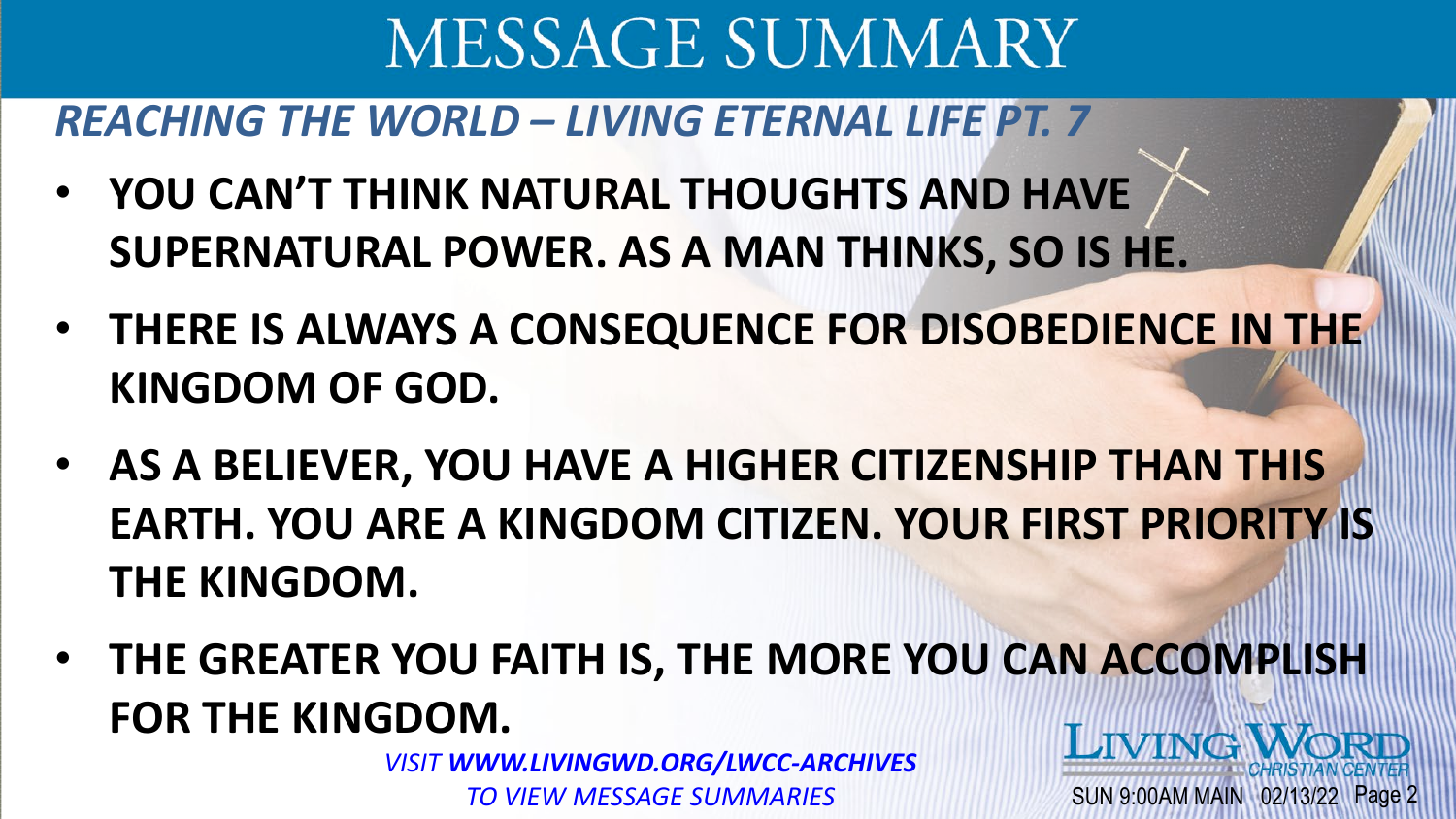### *REACHING THE WORLD – LIVING ETERNAL LIFE PT. 7*

- **YOU ARE A WALKING SUPPLY HOUSE, WHATEVER YOU NEED CAN BE DECREED INTO EXISTENCE.**
- **WE NEED TO BE MIRACLE-MINDED. MIRACLES OVERRIDE THE LAWS OF NATURE.**
- **WE SHOULD HAVE THE FAITH THAT TAKES, NOT THE FAITH THAT WAITS. WE HAVE THE POWER TO BRING HEAVEN TO EARTH.**
- **TIME IS MEANT TO SUBMIT TO YOU. WE OPERATE ABOVE THE LAWS OF TIME AND PULL THINGS DIRECTLY FROM THE SPIRIT REALM, RIGHT NOW. LIVING WORL**

SUN 9:00AM MAIN 02/13/22 Page 3

*VISIT WWW.LIVINGWD.ORG/LWCC-ARCHIVES TO VIEW MESSAGE SUMMARIES*